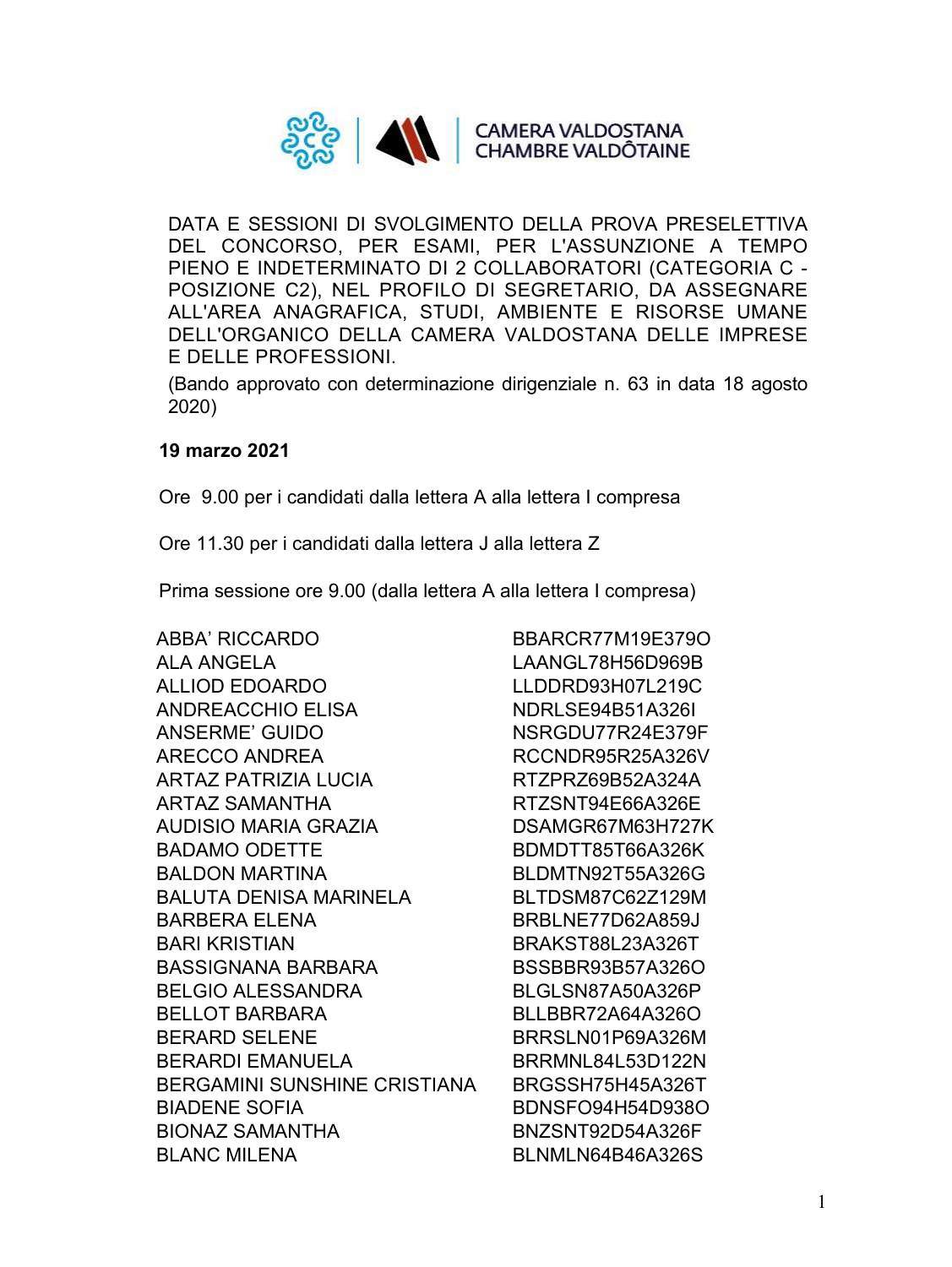**BLANC NADINE BONETTO MATTEO BONGIOVANNI SERENA BORRE VALENTINA BOSELLI PAOLO BOTTAN LARA BROGLIO ROBERTO BRULARD NATHALIE BRUNIER LAURENT BRUNOD CHRISTIAN BUSCHINO ELISA CAGLIERIS VALENTINA CANALE DANIELA CANNIZZARO EUGENIA CAPPELLO LAURA CAPRIGLIONE ALESSIA CAPRONI SAMUELA CAPUTO ANDREA CARENINI GIULIA CARERE FEDERICO CARNEVALETTI NADIA CARRADORE GIULIA CARRIERI GABRIELLA** CASTAGNINO VALENTINA CATALANO PAOLO **CAVALIERI FRANCESCA CERISE GERARD CERTAN ANAIS SYLVIE** CESOLARI ALESSANDRA **CHARRIER SYLVIE CHARVET SYLVIE CHEILLON DARIS CHRISTILLE SYLVIE COGNETTA CORINNE COME' SIMONA CORAIN LUANA COSENTINO YLENIA COSTABLOZ STEFANIA COURT SARAH COUTANDIN MIRCO CUGNOD MANUELA** D'AMICO MARA DALTO FRANCESCA **DANNAZ DENISE DAUDRY ELISA DESANDRE' LAURA DIANA VALENTINA** 

BLNNDN87B42A326T BNTMTT91M12A326M BNGSRN93L48A326M BRRVNT85P67A326D BSLPLA85C20H223Q BTTLRA85A52A326H BRGRRT82P21A326W BRLNHL79A66A326E BRNLNT86L11A326L BRNCRS87C02A326V BSCLSE94D63A326P CGLVNT93P56A326Q CNLDNL70P63A326J CNNGNE67P62I138E CPPLRA85C66A326M CPRLSS90H43A326M CPRSML86C45E379F CPTNDR85H12A326M CRNGLI90M70A326B CRRFRC95C10A326Y CRNNDA91C43A326U CRRGLI92D63A326L CRRGRL91P64E986N CSTVNT95B45C352D CTLPLA81P14A326A CVLFNC87B61A326J CRSGRD01A18A326U CRTNSY89D42A326X CSLLSN69M49A326Y CHRSLV91D51A326R CHRSLV96S49G326V CHLDRS96D13A326H CHRSLV85C66A326H CGNCNN93C57A326L CMOSMN81B67A326O **CRNLNU82M50A326G** CSNYLN95R64A326B CSTSFN84E45A326Y CRTSRH83C44A326D CTNMRC66A19G805S CGNMNL67D63A326K DMCMRA81M66A326X DLTFNC87B60A326M DNNDNS91A51A326D DDRLSE89C53A326K DSNLRA88D62A326D DNIVNT90E66A326S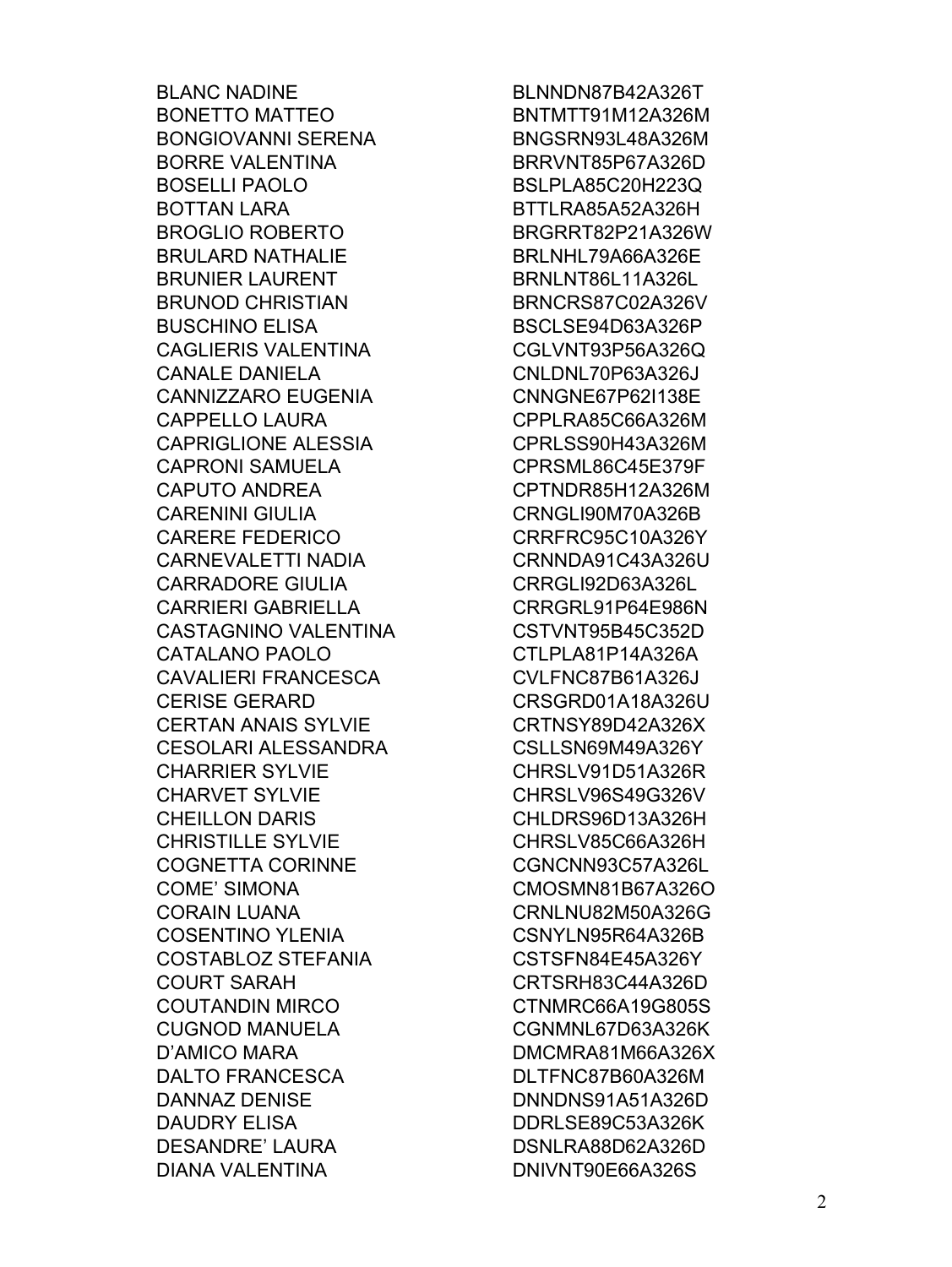**DOMAINE LARA DOMAINE MICHEL DONATO LAURA DONINI GIORGIA DRUDI FEDERICA DUCOURTIL DANIELA** DURELLO CHANTAL FRANCESCA **DYC KATARZYNA ELCE STEFANIA ENRICO EMILIANA FANDEL MIHAELA FARACI SARA FEDER RENATA FEO SELENE** FERRARI ANDREA **FERRERE TATJANA FICO MICHELA FIORILLO ROBERTA FOIERI SOPHIE** FOLLIS ELEONORA LUCIA MARIA **FORETIER ELISA FORETIER STEFANIA FRANCHI YLENIA FRANCHINO ALICE FURFARO FRANCESCO GABRIELI SARA GAGLIANO MARTA GAILLARD ROSSELLA GAMBA XAVIER GARINO ERIKA GAZZOLA ERIKA GBDEY VALERIE GEX MATTIA GHIDINELLI GIADA GHIRARDELLO TIZIANA GIGLIO VITTORIA GIORDANA STEFANIA** GIOVANNINI SIMONA GIOVINAZZO JESSICA **GLASSIER SARA GRANATO DEBORAH GRANGEON RUBINA GRIMOD YLENIA GRIVON MICHEL GRIZI GIORGIA GUIDA MICHELA IERARDI MARIELLA** 

DMNLRA73S51A326P DMNMHL82D17A326T DNTLRA75C54A326O DNNGRG94R56A326H DRDFRC88B65A326N DCRDNL76T45A326Z DRLCNT79S69A326C DYCKRZ82S44Z127N LCESFN86R56A326G NRCMLN94E64A326O FNDMHL87H48Z129F FRCSRA82H41L219L FDRRNT65M59A326M FEOSLN78B54A326W FRRNDR94T10A326K FRRTJN91H58A326W FCIMHL73T42B832P **FRLRRT96C41A326L** FROSPH95H55E379N FLLLRL84H44E379U FRTLSE81P43A326Z FRTSFN78D47A326J FRNYLN86T49A326X FRNLCA95T53A326M FRFFNC82L23A326Y GBRSRA81R59A326Y GGLMRT91S60A326Z GLLRSL78L42A326C GMBXVR88L28A326X GRNRKE86H70A326T GZZRKE78C49L407W GBDVLR92D61A326V GXEMTT87L11A326R GHDGDI75P55A326N GHRTZN68S63L219P GGLVTR99T57C858G GRDSFN81T42A326U GVNSMN85T69A326M GVNJSC93B48A326U GLSSRA83C44A326Y GRNDRH96R47A326U GRNRBN83L54A326Q GRMYLN92R63A326D GRVMHL80C10A326C GRZGRG95A64A326L GDUMHL78A43D972R RRDMLL74B59A326A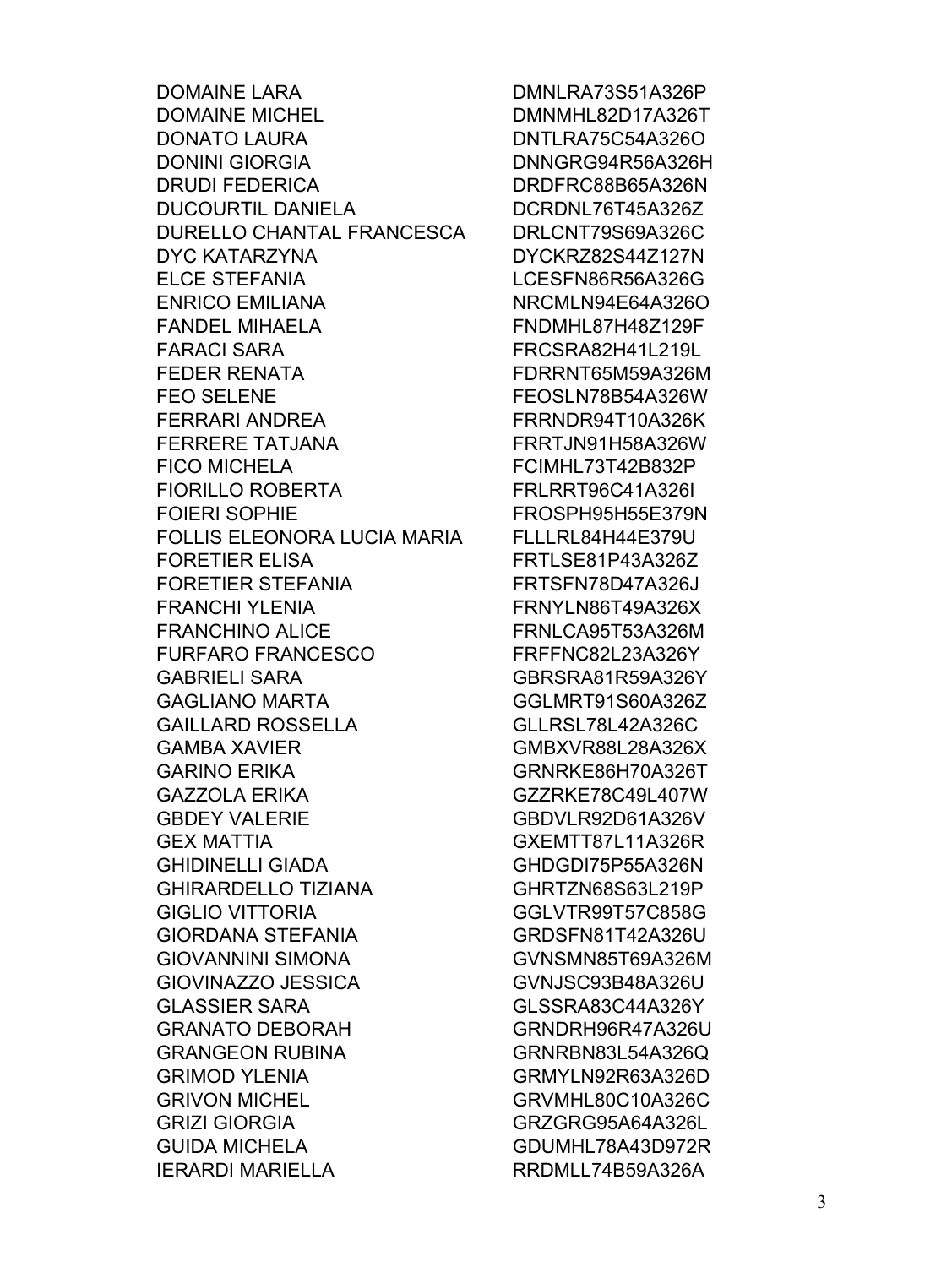Seconda sessione ore 11.30 (dalla lettera J alla lettera Z)

JACQUEMOD JOHARA JCQJHR90D49A326T JAMMARON MARGAUX JMMMGX78S47A326B JOLY MARCELLO JLYMCL88R15A326B JUNOD EMANUELA JNDMNL82D48A326D LAZZARO GIUSEPPE LZZGPP99L27A326X LAZZARO ISABEL LAZZSBL94D59D122T LELLI VALENTINA LLLVNT85H62A944J LEZIN LUCA LZNLCU89E24A326B LIGATO ROSALIA LGTRSL87L56F158N LIONETTI CRISTINA LNTCST99A42A326Y LIONETTI FRANCESCO LNTFNC89A25A326W LO CICERO LORENZO LOCLNZ78B19A326I LUBERTO VALERIA LBRVLR88H53A326F LUCIANAZ MATHIAS LONMHS92C01A326V MACCARRONE SIMONA MCCSMN83M60C351F MAGNABOSCO GABRIELE MGNGRL95D26A326N MALLAMACI CARLOTTA MLLCLT92E46A326D MAMMOLITI LUCREZIA MMMLRZ86A51G791Z MANAZZALE ANDREA MNZNDR91E09A326L MANDRIOTA ELIANA MNDLNE66C70L219P MARTINET LORENZO MRTLNZ80E09A326W MARTINET PAOLO MRTPLA73S23A326D MASSA SYLVIA MSSSLV75T60G687Y MASSARO CARMELINA MSSCML75M49L219A MASSIMILLA VERONIQUE MSSVNQ90T49I904V MAURIS BARBARA MRSBBR86T52A326I MEGGIOLARO SIMONE MGGSMN87T19A326S MENEGOTTO SAMANTHA MNGSNT90E55A326T MESSINA LUDOVICA MSSLVC94S68A326B MESTIERI ROBERTO ELIO MSTRRT98R19A326V MESTIERI STEFANIA MSTSFN94D42A326D MIASSOT SARA MSSSRA81T70A326K MINACAPILLI ALEX MNCLXA96H07L219P MINOGGIO RUBEN MINGRBN92H09A326F MONTEGRANDI JACOPO MNTJCP90P03A326Z MONTICONE MARCO MNTMRC86S19A326U MORETTI SIMONE MRTSMN86A08A326L NALESSO DEBORAH NLSDRH83L66L319S NICOLETTI VERONICA NCLVNC93M66L219O NOSSEN VALERIA NSSVLR84T58C294W NOVATI ANNA GIOVANNA VANDA NVTNGV69H67F205J NOUSSAN FRANCESCA NSSFNC99T56A326J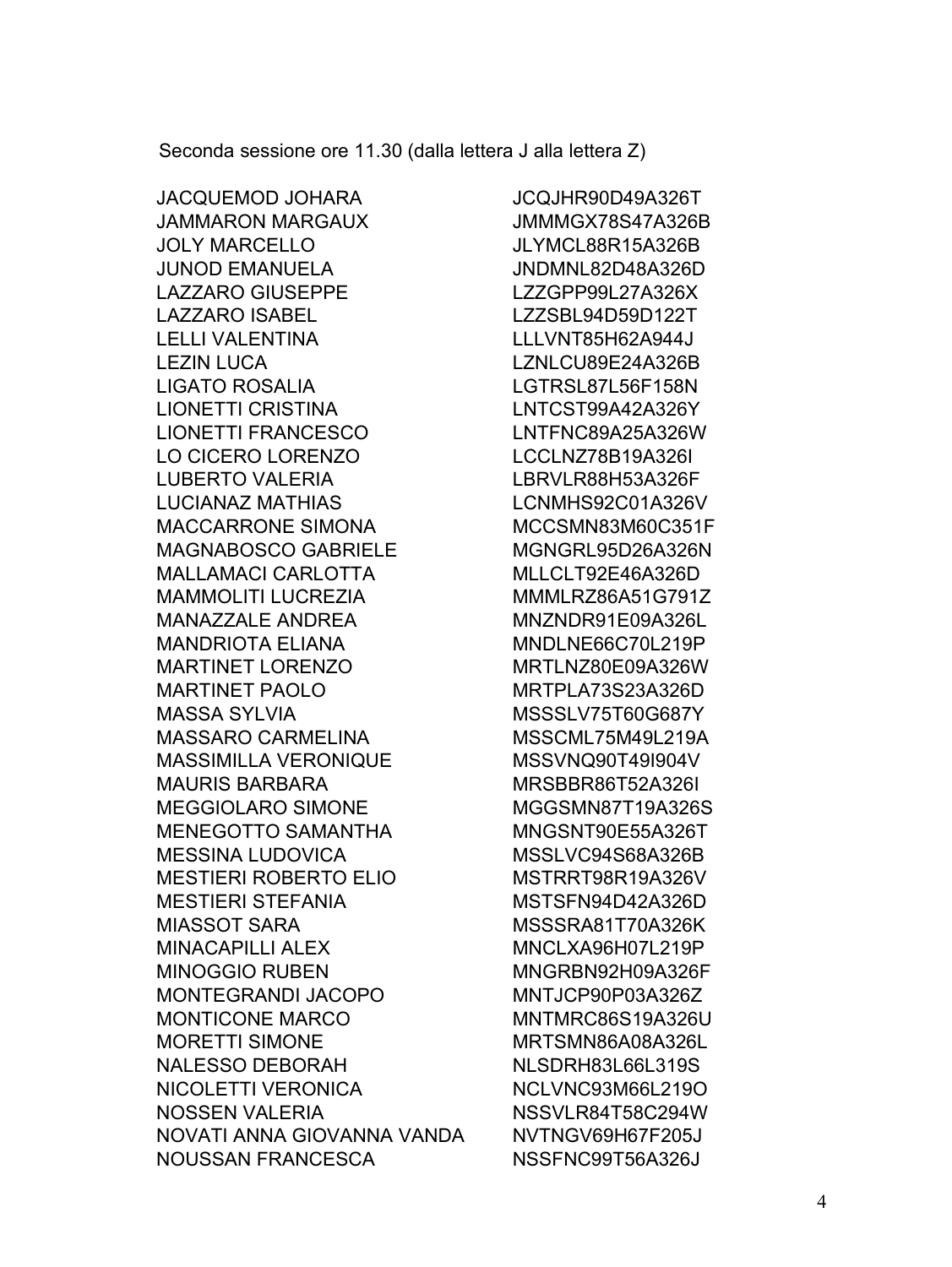**OLIBANO SABRINA** PAGLIA ROBERTA **PARUSSINI ILARIA** PEGORARI MASSIMILIANO PELLISSIER INGRID KARIN PERENCHIO AMBRA **PERNICI LIA** PERSEGHIN GUIDO PERSOL FEDERICA **PICCININI SARA** PICCOLO ALESSANDRA **PIEILLER ENRICA** PIETROMICA NOEMI PIFFARI MAURIZIO **PIVOT ISABELLA** POLETTI CRISTINA PORLIOD LAURENT PRAZ ALESSIA **QUAGLINO PAOLO** RAFFA MARIA ANNUNZIATA RANOCCHI INGRID RASCHELLA' ALESSIA RAVASIO LUCA **RAVET MARTINA** REINA GABRIELLA **REVIL JESSICA REY CESARE RIENTE DAVIDE RIGHI GIORGIA** RIGOTTO SIMONETTA RINFT DIDIFR ROCCHI ELISA ROCCHI LORENZO ROSAIRE NICOLE **ROSATI LUCA ROSSET DENISE** ROSSET MATTEO **SALADINO ALESSIA SANSO' SIMONA SANTARELLI ELVIRA** SANTOMARCO TERRANO DAVIDE **SANTOSPIRITO SILVIA SAURO STEFANIA SAVIOZ LORENZA SCAGLIONI MANUEL** SOUDAZ VERONIQUE **STEVANON NICOLA** 

LBNSRN94P60L013P PGLRRT86H66A326O **PRSLRI95P53A326U** PGRMSM78M13A326Y PLLNRD90B55A326B PRNMBR83P70L219K PRNLIA83L59A326Q PRSGDU90R29A326L PRSFRC72S44B354J PCCSRA78S43B041M PCCLSN77C48A326S PLLNRC86D64A326I PTRNMO97M71A326W PFFMRZ73R04A326X PVTSLL91C48A326P PLTCST94L50A326Q PRLLNT99R14A326Q PRZLSS97E54A326D QGLPLA60R19A326A RFFMNN97S50A326L RNCNRD80E43A326J RSCLSS94L49D969V RVSLCU78M23A326X RVTMTN91R58A326E **RNEGRL91T44G371U** RVLJSC86D55A326A RYECSR93T21A326G RNTDVD93D02B563K RGHGRG88S65A326D RGTSNT93H58A326S RNTDDR92E11A326P RCCLSE87T48A326Z RCCLNZ01C30A326C RSRNCL83C58A326L RSTLCU90R31A326C RSSDNS91P48A326V RSSMTTT86T03A326X SLDLSS94C58A326T SNSSMN70T48D969J SNTLVR68R57A326Y SNTDVD92L19A326Y SNTSLV69H55A326J SRASFN90R42E379V SVZLNZ97T48A326T SCGMNL85S25A326R SDZVNQ89A67A326P STVNCL93S25A326P